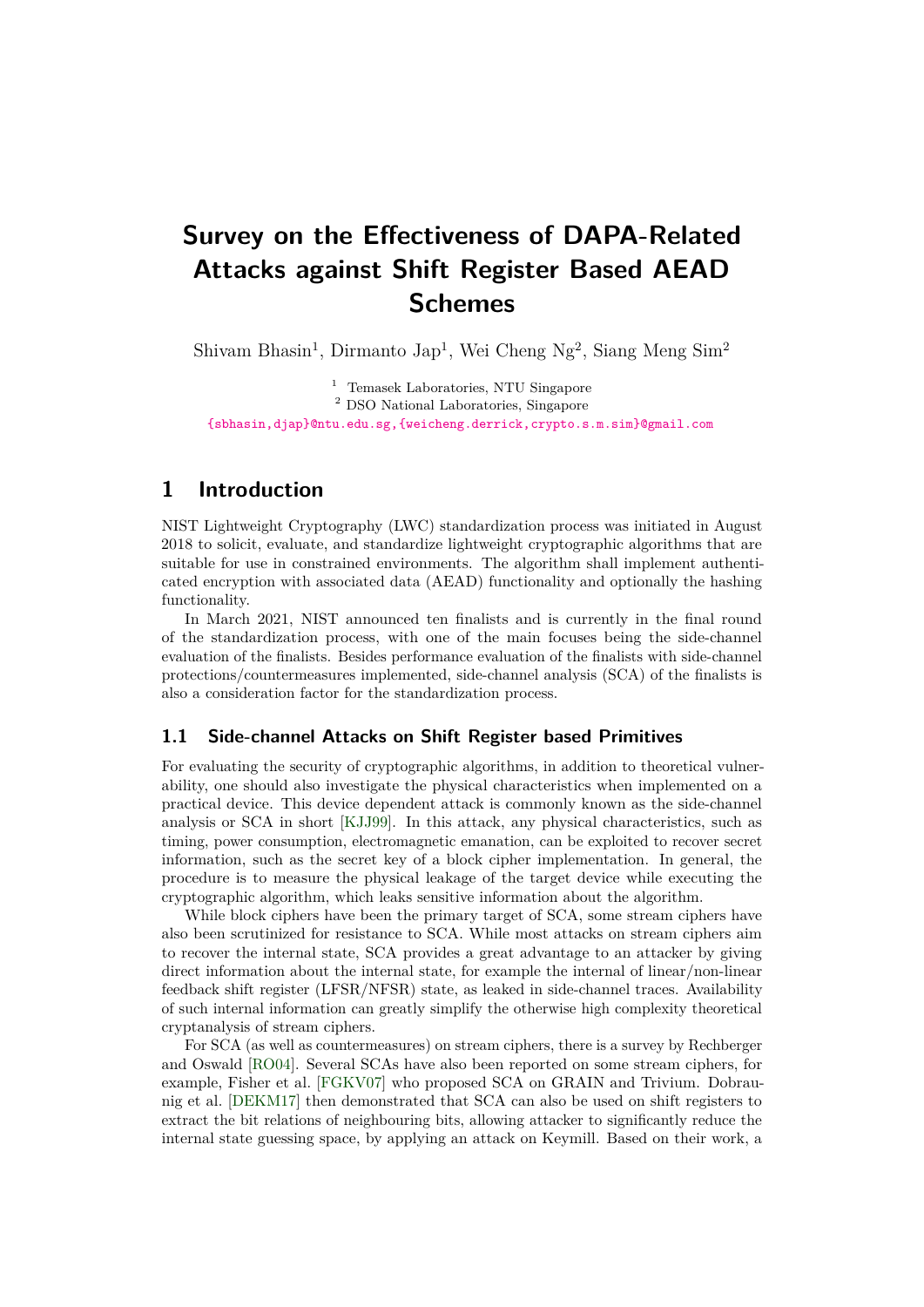later work from Sim et al. [\[SJB21\]](#page-14-2) generalised their methodology and combined it with differential analysis, which is referred as Differential Analysis aided Power Attack (DAPA), to uncover more bit relations and take into account the linear or non-linear functions that feedback to the shift registers (i.e. LFSRs or NFSRs). Sim et al. then reported their attacks on LR-Keymill (an improved version of Keymill to resist attack from [\[DEKM17\]](#page-13-1)) and Trivium. The work is then followed by Kumar et al.  $[KDB<sup>+</sup>22]$  $[KDB<sup>+</sup>22]$ , who then developed a generic automated framework for SCA on stream ciphers.

We outline the key idea of how side-channel can be applied to learn information about internal state of a stream cipher as used in  $[DEKM17, SBB21, KDB+22]$  $[DEKM17, SBB21, KDB+22]$  $[DEKM17, SBB21, KDB+22]$  $[DEKM17, SBB21, KDB+22]$ . As a toy example, consider the leakage when there is data switching, which can be modeled as Hamming Distance (HD) model. In Figure [1,](#page-1-0) one can observe that taking the difference between two traces, the HD difference can be easily distinguished on side-channel traces, even through visual inspection. In a noisier scenario where the boundaries would be overlapping, the adversary can either build a simple statistical distinguisher or use advanced approaches like machine or deep learning, with prior profiling. The adversary can then use this information to identify each HD value, which already provide some information regarding the state of the intermediate value being processed by the device.





Figure 2: Investigating ∆*HD* to distin-

guish sign of the difference

<span id="page-1-0"></span>Figure 1: Mean for each class of HD difference

# **1.2 Motivation and Contributions**

Among the ten NIST LWC finalists, Grain-128AEADv2 and TinyJAMBU use LFSR/NFSR as the building blocks for their primitive. Thus, we are interested to investigate their resistance against SCA, specifically against DAPA. Although both finalists can be implemented in 32-bit architecture, in extremely constrained environments, 1-bit architecture (e.g. bit-slice implementation) may be used to minimise the resources needed. Thus, we analyse both finalists in both 1-bit and 32-bit settings.

Our results are summarised in the Table [1.](#page-1-1)

<span id="page-1-1"></span>Table 1: Summary of DAPA on Shift Register based NIST finalists. 32\* refers to recovering 32 bits of the secret internal register state.

| Finalist          | Key size    | Implementation | Bits recovered | Ref.        |
|-------------------|-------------|----------------|----------------|-------------|
| $Grain-128AEADv2$ | 128         | 1-bit          | 128            | Sect. 3.2   |
|                   |             | $32$ -bit      | 64             | Sect. 3.3   |
| TinyJAMBU         | 128/192/256 | 1-bit          | 128/192/256    | Sect. $4.2$ |
|                   |             | $32$ -bit      | $32*$          | Sect. 4.3   |

**Organisation.** First, we revisit DAPA and highlight the main observations that we will be using for our analysis in Section [2.](#page-2-0) Next, we give a brief description of Grain-128AEADv2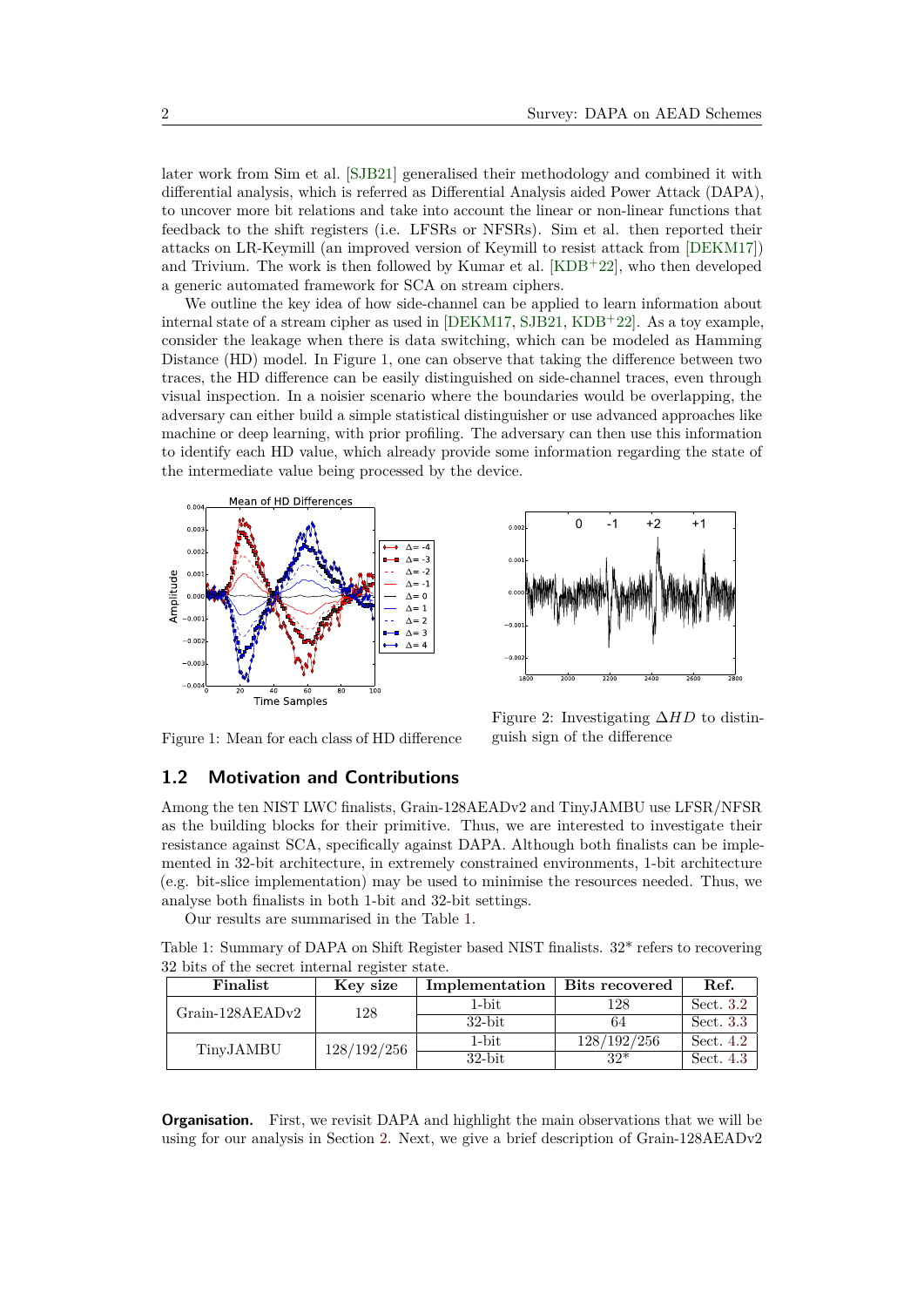# <span id="page-2-0"></span>**2 Preliminaries**

# **2.1 Revisiting DAPA**

DAPA is proposed by Sim et al. [\[SJB21\]](#page-14-2) as an extension to the attack by Dobraunig et al. [\[DEKM17\]](#page-13-1). The former extended the attack beyond the first clock cycle after some difference is injected, and investigated the power consumption behaviour under both the linear and non-linear feedback functions.

## **2.1.1 Notations**

A feedback function typically consists of common binary operations. In this study, we only consider 3 of them — AND ( $\wedge$ ), NAND ( $\overline{\wedge}$ ), and XOR ( $\oplus$ ).

Let  $[x]$ *y* denote a register bit of interest in the square parenthesis with bit value *x*, and *y* is the succeeding bit value. A hat symbol  $\hat{x}$  denote having a difference, which is simply flipping of the bit value.

We define the power consumption difference the subtraction of the original power trace from the power trace with some differences. If a register bit has an increase in power consumption difference, we denote it as  $+1$ ,  $-1$  if it is a decrease, and 0 if there is no difference in the power consumption difference. In practice, the power trace is the summation of the power consumption of all the register bits. Hence, we can apply simple arithmetic to compute the combined power consumption difference.

## <span id="page-2-2"></span>**2.1.2 Differential patterns and bit relations**

<span id="page-2-1"></span>[\[SJB21\]](#page-14-2) detailed various differential configurations, how the power consumption are sufficient and necessary conditions to derive the bit relations or values. For our analysis, we only need the following observations (see Table [2\)](#page-2-1).

| Case                         | Possible<br>outcomes | Power<br>diff. |
|------------------------------|----------------------|----------------|
| 1.1:                         | $x = y$              | $+1$           |
| $[x]y$ vs $[x]\hat{y}$       | $x \neq y$           |                |
| 1.2:                         | $x = y$              | $+1$           |
| $[x]y$ vs $[\hat{x}]y$       | $x \neq y$           |                |
| 1.3:                         | $x = y$              |                |
| $[x]y$ vs $[\hat{x}]\hat{y}$ | $x \neq y$           |                |

Table 2: Power consumption differences and relations of register bits

## **2.1.3 On non-linear operations**

As explained in [\[SJB21\]](#page-14-2), when a feedback bit is the product of some non-linear operation, say  $w = x \wedge y$ , and there is a difference in *y* (a.k.a. active), then value of *x* will determine if there is a difference in *w*. Using this knowledge, we can deduce the actual value of *x* (0 or 1 respectively) given the knowledge of whether there is a difference in *w* (inactive or active respectively).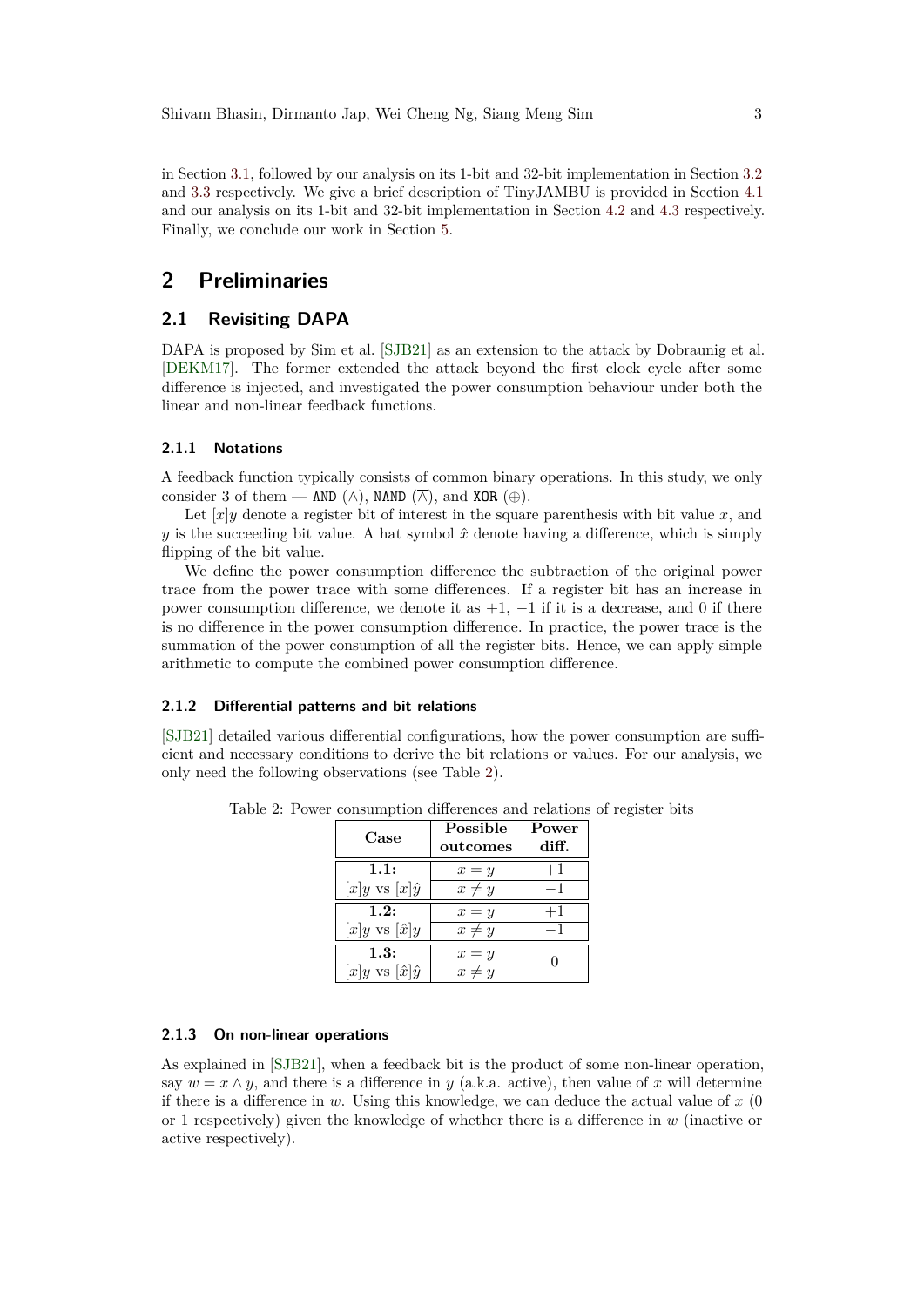| Case                                   | Possible<br>outcomes  | Power<br>diff. |
|----------------------------------------|-----------------------|----------------|
|                                        | $x=1, x\circ y=z$     | $+1$           |
| $[z]x \circ y$ vs $[z]x \circ \hat{y}$ | $x=0$                 |                |
|                                        | $x=1, x\circ y\neq z$ |                |
|                                        | $x=1, x\circ y=z$     | $+1$           |
| $[x \circ y]z$ vs $[x \circ \hat{y}]z$ | $x=0$                 |                |
|                                        | $x=1, x\circ y\neq z$ |                |

<span id="page-3-1"></span>**Lemma 1.** Let  $\circ$  be either **AND**  $(\wedge)$  or **NAND**  $(\wedge)$  and  $x \circ y$  be a single bit value. We have *the following observation.*

*Proof.* This is a direct combination of Case 1.1 or 1.2 and the observation on non-linear operation. Since  $\circ$  is AND or NAND,  $x = 0$  will result in a constant value (0 or 1 respectively) regardless of the value of *y*, and if  $x \circ y$  is inactive, then naturally there is no power consumption differences. Otherwise,  $x = 1$  and  $x \circ y$  is active and we get either Case 1.1 or 1.2.  $\Box$ 

It is also trivial to see that if there is a difference in  $x \circ y$ , then the contribution to the power difference will be  $\pm 1$ , which changes the parity (from odd to even or vice versa) of the overall power consumption difference. Thus, if we only want to know the value of *x*, it is sufficient to only check the parity of the power consumption difference.

#### **2.1.4 Attack phases**

The DAPA methodology can be broken down into the following three steps:

**Step 1 (Offline): Determine the differential patterns.** In this preparation phase, the goal is to choose a differential pattern that we would want to have in the shift register. Although the choice is highly dependent on the target algorithm, there is a general strategy.

One obvious entry point is through the  $IV<sup>1</sup>$  $IV<sup>1</sup>$  $IV<sup>1</sup>$ , which essentially every  $(N)LFSR$ -based algorithm should have. The main idea is to introduce some difference in the IV and analyse how it would propagate throughout the internal state.

This step would take up a significant amount of time as the attack complexity depends heavily on the selected differential patterns. Generally, there is no need to find optimal differential patterns, so long as the execution, say introducing the different IVs, is feasible and the attack complexity is practical, we are good to move to the next step.

**Step 2 (Online): Perform the power measurements.** This is the only online phase of the attack and rather straightforward — collect the power traces of various computations and take the difference to obtain power consumption differences.

**Step 3 (Offline): Recover the internal state.** In this step, we try to gather as many pieces of bit relations to link the internal state bits together. From the rise, drop or no change in power consumption (collected in Step 2) of the differential patterns (determined in Step 1), we can deduce the bit relations.

Finally, after gathering as many bit relations as we can, we enumerate the possible values for the leading bit in each chained bit relation, other bits within the chain will be defined according to the bit relations. The true internal state will be one of these candidates.

<span id="page-3-0"></span> $1$ Or something equivalent that is public and preferably can be chosen.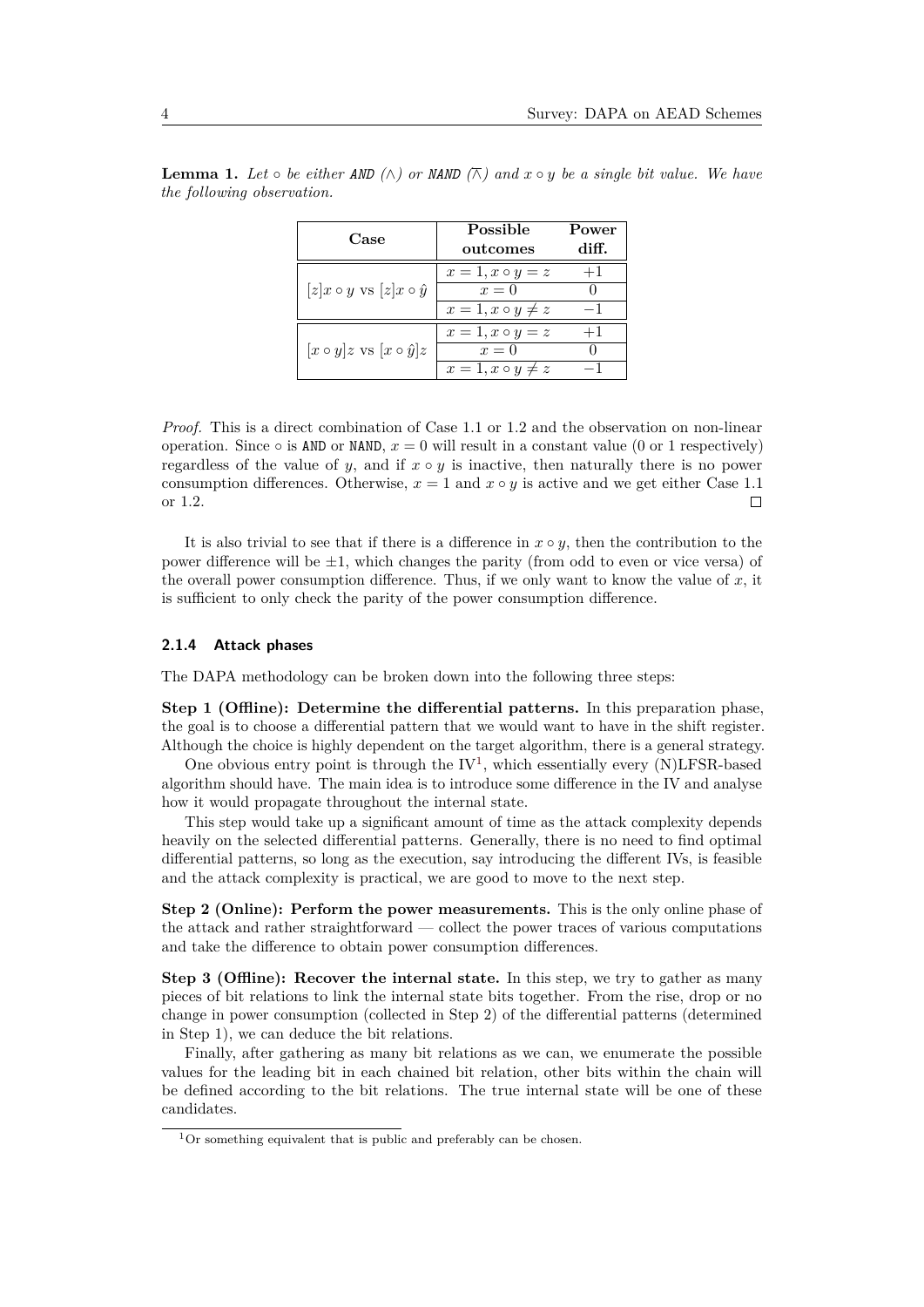# **3 Grain-128AEADv2**

# <span id="page-4-1"></span>**3.1 Specification**

Grain-128AEADv2  $[HJM^+]$  $[HJM^+]$  is an AEAD scheme with the underlying primitive based on Grain-128a, which is in turn based on Grain v1 and Grain-128 that are extensively analysed. It takes a variable-length plaintext and associated data, a 96-bit nonce (IV)  $IV_0IV_1...IV_{95}$ , and a 128-bit key  $k_0k_1...k_{127}$ . It consists of a pre-output generator and an authenticator generator. It starts with a "Key and Nonce Initialisation" phase before starting the "Operating Mode" to process input associated data or plaintext.

Our analysis targets the "Key and Nonce Initialisation" phase which only involves the pre-output generator. Thus for brevity sake, we only describe the pre-output generator and the relevant updating steps of the "Key and Nonce Initialisation" phase.

The pre-output generator is constructed using an 128-bit LFSR (denoted  $S_t$ )  $[s_0^t, s_1^t, ..., s_{127}^t]$ ), an 128-bit NFSR (denoted  $B_t = [b_0^t, b_1^t, ..., b_{127}^t]$ ) and a pre-output function, where  $t$  refers to the clock cycle. Note that the computations are defined over  $GF(2)$ , thus  $a + b$  represents XOR  $(a \oplus b)$  and  $ab$  represents AND  $(a \wedge b)$ .

During the "Key and Nonce Initialisation" phase, the NFSR is loaded with the key bits  $b_i^0 = k_i$ ,  $0 \le i \le 127$  and the first 96 bits of the LFSR is loaded with the nonce bits  $s_i^0 = IV_i$ ,  $0 \le i \le 95$ , the last 32 bits are loaded with 31 ones and a zero  $s_i^0 = 1$ ,  $96 \le i \le 126$ ,  $s_{127}^0 = 0$ . It is then updated 320 times with the feedback bit for LFSR and NFSR defined as follows:

For  $0 \le t \le 319$ ,

$$
s_{127}^{t+1} = \mathcal{L}(S_t) + y_t
$$
  
\n
$$
b_{127}^{t+1} = s_0^t + \mathcal{F}(B_t) + y_t,
$$

where

$$
\begin{aligned} \mathcal{L}(S_t) &= s_0^t + s_7^t + s_{38}^t + s_{70}^t + s_{81}^t + s_{96}^t, \\ \mathcal{F}(B_t) &= b_0^t + b_{26}^t + b_{56}^t + b_{91}^t + b^t 96 + b_3^t b_{67}^t + b_{11}^t b_{13}^t \\ &\quad + b_{17}^t b_{18}^t + b_{27}^t b_{59}^t + b_{40}^t b_{48}^t + b_{61}^t b_{65}^t + b_{68}^t b_{84}^t \\ &\quad + b_{22}^t b_{24}^t b_{25}^t + b_{70}^t b_{78}^t b_{82}^t + b_{88}^t b_{92}^t b_{93}^t b_{95}^t \\ y^t &= h^t + s_{93}^t + b_2^t + b_{15}^t + b_{36}^t + b_{45}^t + b_{64}^t + b_{73}^t + b_{89}^t \\ h^t &= b_{12}^t s_8^t + s_{13}^t s_{20}^t + b_{95}^t s_{42}^t + s_{60}^t s_{79}^t + b_{12}^t b_{95}^t s_{94}^t \end{aligned}
$$

It is then updated for another 64 times with key material reintroduced into the preoutput generator. However, since our analysis does not need to go beyond the initial 320 updates, we omit the description for the rest of Grain-128AEADv2 and refer readers to [\[HJM](#page-14-4)<sup>+</sup>] for more details.

## <span id="page-4-0"></span>**3.2 DAPA on 1-bit Implementation**

# **3.2.1 Implementation setup**

We consider an implementation similar to the reference implementation provided by the Grain-128AEADv2 designers, which can be found in the submission package

...\grain-128aead\Implementations\crypto\_aead\grain128aeadv2\ref\grain128aead-v2.c

Specifically, we measure the power trace at line  $144$ :  $fsr[127] = fb$ ;, where  $fsr[127]$ is the current bit  $s_{127}^t$  and **fb** is the succeeding bit  $s_{127}^{t+1}$ .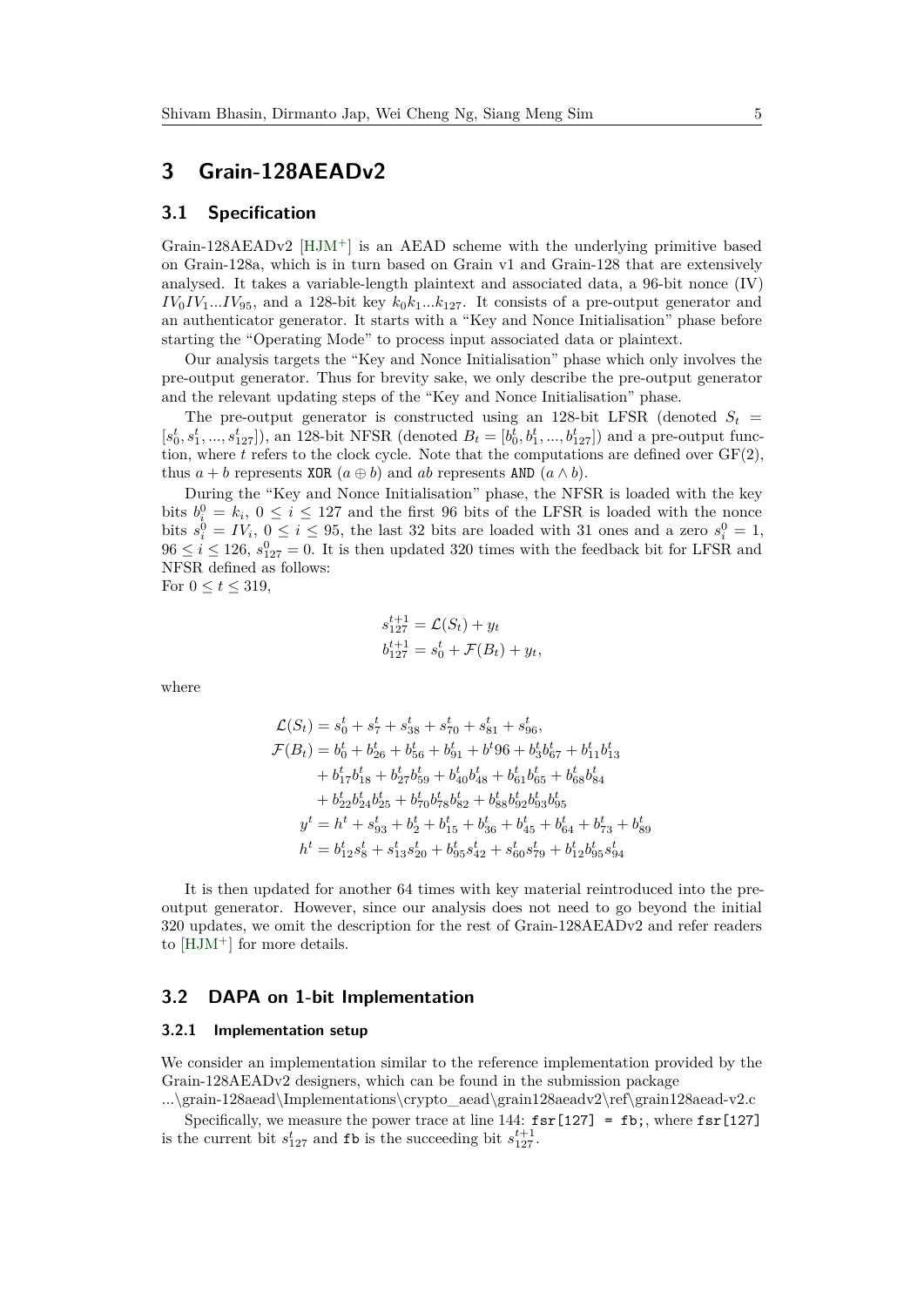#### <span id="page-5-0"></span>**3.2.2 Overview of Full Key-recovery using DAPA**

We are able to develop a chosen nonce DAPA attack that is able to perform full key recovery on the 1-bit implementation of Grain-128AEADv2. This attack targets the key and nonce initialization phase of the scheme. In particular, we will target the *h* non-linear function in the pre-output generator.

There are three main properties of the 1-bit implementation of the Grain-128AEADv2 pre-output generator that render it susceptible to DAPA:

1. Low algebraic degree of the nonlinear combiner *h*, and the low weight of variables from the NFSR in *h*;

2. Direct application of nonce into the shift register during initialization; and

3. Slow diffusion of the non-linear component in the LFSR.

We shall now provide a rough sketch of the attack, along with the key insights that motivate the important steps along the way. We describe our attack in incremental phases, where the techniques performed in each phase utilize all the techniques and properties acquired in prior phases. Our attack compares the difference in the power differential of each 1-bit clock during the initialization phase at the rightmost 1-bit register of the LFSR, i.e. *s*127, between a pair of differently initialized registers. We do so by considering pairs of registers initialized by nonces with a single bit difference. In particular, we define our reference nonce to be the zero nonce, i.e.  $n_0 := 0^{96}$ , and consider all nonces by their difference with respect to  $n_0$ . We define  $p_i$  to be the nonce pair  $(n_0, n_0 \oplus e_i)$ , where  $e_i$  is the 96-bit vector that is 1 at register *i* and 0 everywhere else. For the subsequent analyses, we shall use the following notation:

 $b_i^t(n)$  (resp.  $s_i^t(n)$ ) refers to the value of the *i*-th register of the NFSR (resp. LFSR) at clock *t* given nonce *n*, where  $0 \le i < 128$ .

 $h^t(n)$  (resp.  $y^t(n)$ ) refers to the value of the non-linear combiner output *h* (resp. the non-linear feedback *y*) at clock *t* given nonce *n*.

 $b_i(n)$  (resp.  $s_i(n)$ ) refers to the value of the 0-th register of the NFSR (resp. LFSR) at clock *j* given nonce *n*, for any  $j \geq 0$ . Since Fibonacci shift registers are used, we note that  $b_j(n) = b_i^{j-i}(n)$  (resp.  $s_j(n) = s_i^{j-i}(n)$ ) for any  $0 \le i < \max(j + 1, 128)$ .

 $\bar{x}$  refers to the value of a component *x* when the nonce is the zero nonce, i.e.  $\bar{x} = x(n_0)$ .

# **3.2.3 Phase 1: Deducing Values of LFSR Registers and** *y t* **for the First 70 Clocks**

In this phase, we apply DAPA iteratively on successive clocks of the cipher initialization, starting from the clock  $t = 0$ . At each clock  $t$ , we hope to recover the value of the register  $\overline{s_{128+t}}$ , the full internal state of the LFSR initialized with the zero nonce at  $t+1$ , as well as the non-linear feedback into the LFSR  $y<sup>t</sup>$ . We proceed by induction on  $t$ .

We first note that since we control the nonce and because the nonce is applied directly into the internal state of the LFSR during initialization, we know the full internal state of the LFSR at  $t = 0$ . This provides us with the base case for our induction. To prove the inductive step, we consider the nonce pair  $p_k$ . By the inductive hypothesis, we know the full internal LFSR state for the zero nonce for all  $0 \le t \le k$ . We see that the input difference in our nonce pair propagates to a difference at  $s_{127}^{k+1}$ , assuming that there is no difference in the other tapped registers for the LFSR feedback and no difference in the tapped registers for the non-linear feedback function  $y^k$ . Therefore, if  $s_{127}^k(e_k) = s_{127}^k(n_0)$ , we can use the DAPA characteristic of Case 1.1 in Section 2.1.2 to recover the value of register  $s_{127}^{k+1} = \overline{s_{128+k}}$ . Furthermore, since we know the full internal state of the LFSR initialized with the zero nonce at  $t = k$  by the inductive hypothesis, we will know the full internal state of the LFSR at  $t = k + 1$  and the value of the linear feedback bit  $\mathcal{L}(S_k)$ . This allows us to obtain the value  $y^k$ .

We now prove the assumptions stated in the inductive step above. In order to ensure that there is no difference in the other tapped registers for the LFSR feedback besides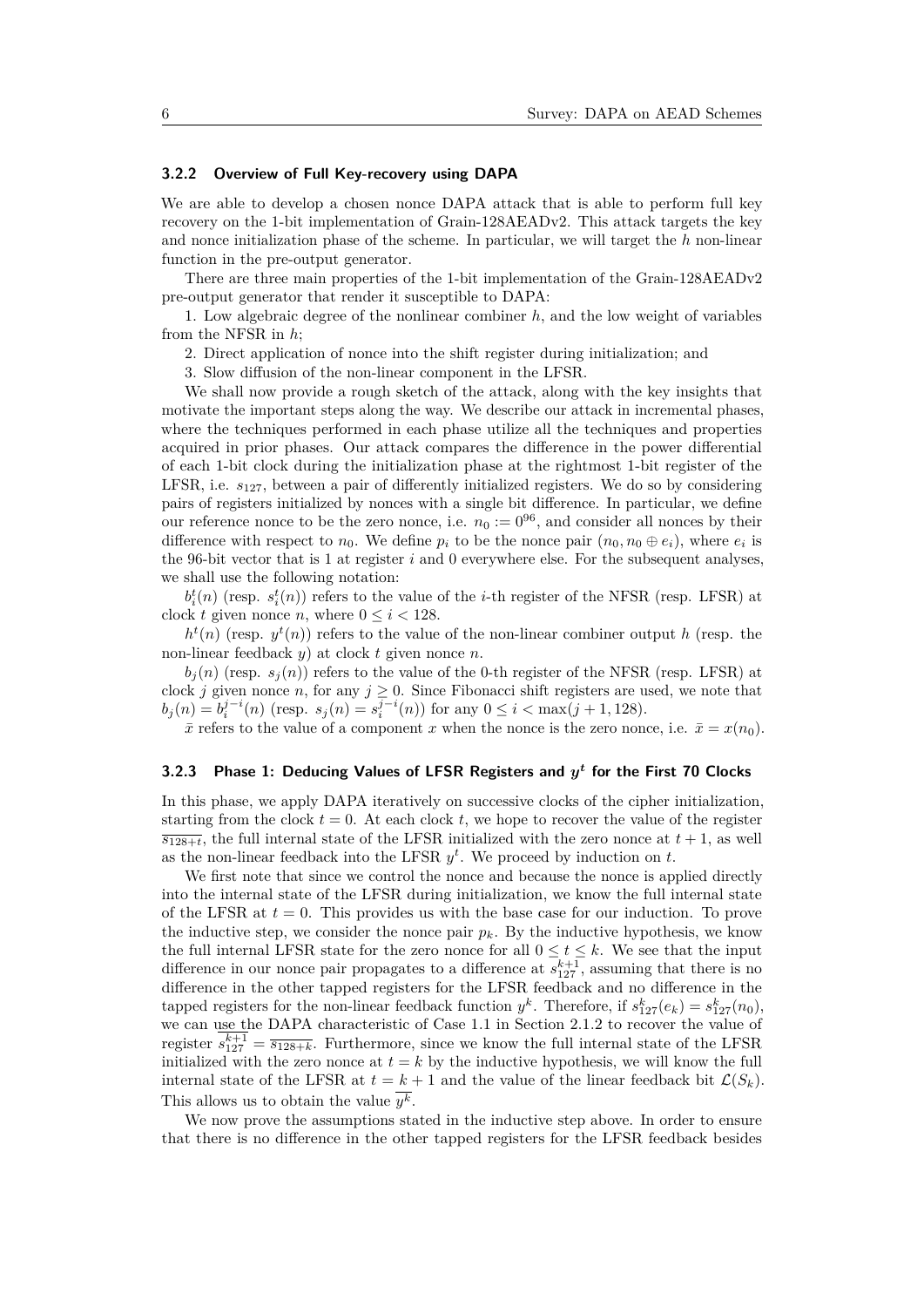$s_0^k$ , and no difference in the tapped registers for the non-linear feedback function  $y^k$  at  $t = k$ , we need to track the propagation of our input difference through the registers across  $0 \leq t < k$ . The difference propagation patterns for different nonce pairs  $p_k$  for  $0 \leq k < 70$ is summarized in Table [3](#page-6-0) below.

<span id="page-6-0"></span>Table 3: Grain-128AEADv2 Active Registers at Clock *t* = *k* for Various Nonce Pairs. **Bold font** indicates a register from the LFSR, while normal font indicates a register from the NFSR. Underline indicates a possible active register due to propagation through a prior non-linear function. The set *S*118+ comprises of some registers from both the LFSR and NFSR with every index 118 or above.

| Nonce Pair $p_k$    | Set of active registers at clock $t = k$                                                     |
|---------------------|----------------------------------------------------------------------------------------------|
| $0 \leq k < 7$      | $S_1 = \{s_0\}$                                                                              |
| $k=7$               | $S_2 = S_1 \cup \{s_{121}\}\$                                                                |
| $8 \leq k < 38$     | $\overline{S_3} = S_2 \cup \{b_{120}, s_{120}\}\$                                            |
| $39 \leq k \leq 42$ | $S_4 = S_3 \cup {\bf s}_{90}, {\bf s}_{122}, b_{124}, {\bf s}_{124}, b_{125}, {\bf s}_{125}$ |
| $42 \leq k \leq 70$ | $S_5 = S_4 \cup \{b_{86}, s_{86}\} \cup S_{118+}$                                            |

We can easily verify from Table [3](#page-6-0) above that none of the tapped registers for the LFSR feedback besides  $s_0^k$ , and none of the tapped registers for the non-linear feedback function  $y^k$  are active at  $t = k$ , thus our assumption holds.

We are left to show that  $s_{127}^k(e_k) = s_{127}^k(n_0)$ . This is done by similarly showing that none of the tapped registers for the LFSR feedback (including  $s_0^k$ ), and none of the tapped registers for the non-linear feedback function  $y^k$  are active, this time at  $t = k - 1$  instead of  $t = k$ . We summarize the difference propagation patterns for different nonce pairs  $p_k$ for  $0 \leq k < 70$  up to clock  $t = k - 1$  in the Table [4](#page-6-1) below.

<span id="page-6-1"></span>Table 4: Grain-128AEADv2 Active Registers at Clock *t* = *k* − 1 for Various Nonce Pairs. **Bold font** indicates a register from the LFSR, while normal font indicates a register from the NFSR. Underline indicates a possible active register due to propagation through a prior non-linear function. The set *S*119+ comprises of some registers from both the LFSR and NFSR with every index 119 or above.

| Nonce Pair $p_k$    | Set of active registers at clock $t = k - 1$                                                                                        |
|---------------------|-------------------------------------------------------------------------------------------------------------------------------------|
| $0 \leq k \leq 7$   | $S_1 = \{s_1\}$                                                                                                                     |
| $k=7$               | $S_2 = S_1 \cup \{s_{122}\}\$                                                                                                       |
| $8 \leq k < 38$     | $\overline{S_3} = S_2 \cup \{b_{121}, s_{121}\}\$                                                                                   |
| $39 \leq k \leq 42$ | $S_4 = S_3 \cup {\mathbf{s_{91}}, \mathbf{s_{123}}, \underline{b_{125}}, \underline{\mathbf{s_{125}}}, b_{126}, \mathbf{s_{126}}\}$ |
| $42 \leq k \leq 70$ | $S_5 = S_4 \cup \{b_{87}, s_{87}\} \cup S_{119+}$                                                                                   |

Once again, we see that there is no active bit being feedback into the LFSR at  $t = k - 1$ , and the condition that  $s_{127}^k(e_k) = s_{127}^k(n_0)$  holds. We have thus shown that we are able to recover the full internal state of the LFSR, as well as the input from non-linear feedback function  $y^k$  given our reference nonce for the first 70 clocks.

# **3.2.4 Phase 2: Obtaining 85 NFSR Register Values by Exploiting Quadratic Terms in the Non-Linear Combiner** *h*

We see that the non-linear combiner *h* comprises of 4 quadratic terms and 1 cubic term. These are all of very low degree and are prime targets to target using the DAPA characteristics described in Section 2.2. In particular, we shall exploit the quadratic terms that combine NFSR and LFSR inputs,  $b_{12} s_8$  and  $b_{95} s_{42}$ , via Lemma [1.](#page-3-1)

Therefore, we select input nonce pairs  $p_{k+8}$  (resp.  $p_{k+42}$ ) such that the difference propagates to  $s_8^k$  (resp.  $s_{42}^k$ ). Then at clock  $t = k$ , we perform DAPA to determine whether  $s_{127}^{k+1} = s_{127}^{k+1}(e_{k+8})$  (resp.  $s_{127}^{k+1}(e_{k+42})$ )). Assuming that there is no difference in the other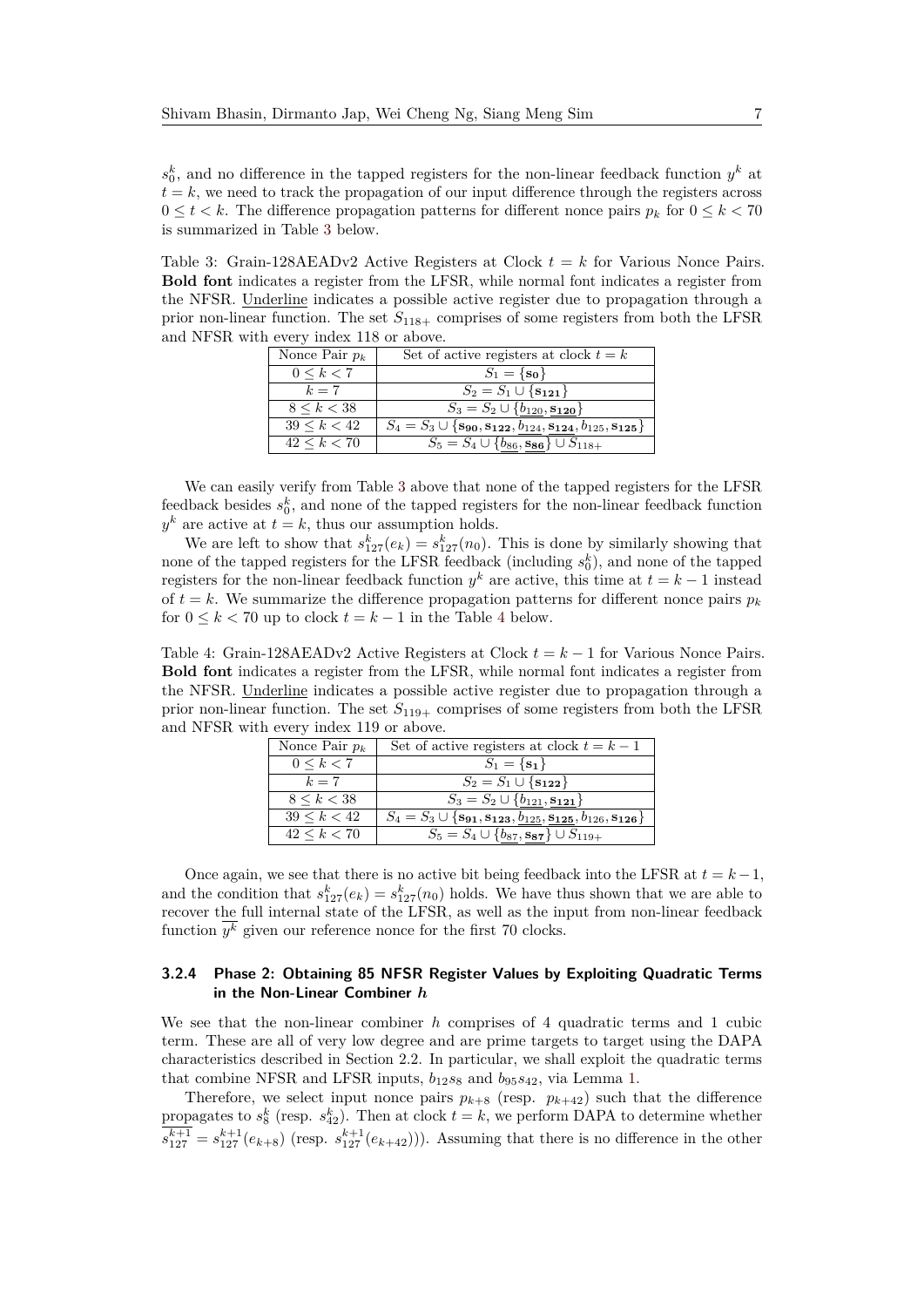tapped registers for the LFSR feedback and the non-linear feedback function  $y^k$ , we can deduce that  $b_{12}^k = s_{127}^{k+1} \oplus s_{127}^{k+1}(e_{k+8})$  (resp.  $b_{95}^k = s_{127}^{k+1} \oplus s_{127}^{k+1}(e_{k+42})$ ). We are able to perform this technique for  $0 \leq k < 34$  to target  $b_{12}^k s_8^k$ , and  $0 \leq k < 51$  to target  $b_{95}^k s_{42}^k$ , before things begin to get messy.

#### **3.2.5 Phase 3: Recovering the Full Internal State and Key**

Thus far, we have obtained the internal LFSR register values  $\overline{s_k}$  for  $0 \le k < 198$ , and the non-linear feedback function values  $y^k$  for  $0 \leq k < 70$  from Phase 1. Furthermore, we are able to derive 85 internal NFSR register values  $\overline{b_k}$  for  $12 \leq k < 46$  and  $95 \leq k < 146$  from Phase 2. We now combine this information to recover the full internal state for both the LFSR and NFSR with the reference nonce, and roll back this internal state to recover the full key.

Note that the non-linear feedback function  $y^k$  for  $0 \leq k < 70$  gives us 70 non-linear equations in 319 variables; 163 from the NFSR and 156 from the LFSR. By selecting only the equations defined by  $y^k$  for  $0 \leq k < 51$ , we get 51 equations in the variables  $\overline{b_i}$  for  $2 \leq i < 146$  and  $\overline{s_i}$  for  $8 \leq i < 145$ . Applying the values of  $b_i$  and  $s_i$  that we have already recovered thus far, we manage to obtain 51 *linear* equations<sup>[2](#page-7-1)</sup> in the 58 unknown variables *b*<sub>*i*</sub> for  $2 \leq i < 11$  and  $46 \leq i < 95$ . By considering the equation for the NFSR feedback from  $12 \le t \le 27$ , we can obtain an additional 15 non-linear equations of degree at most 3 in the same 58 variables. This gives us 66 equations in 58 variables which we can solve to get the full cipher internal state for clocks  $2 \le t \le 18$ , allowing us to recover the key with an additional 15-bit check.

#### **3.2.6 Summary**

In summary, we demonstrated that it is possible to construct a full key recovery attack on the 1-bit implementation of Grain-128AEADv2 using DAPA techniques. This attack requires 94 instantiations of the cipher with different nonces (via the nonce pairs  $p_k$  for  $0 \leq k \leq 93$ ) under the chosen nonce, noiseless scenario. Additionally, our attack provides an additional 15-bit check by recovering a sliding window of 16 contiguous full internal register states, which allows us to verify and possibly rectify the accuracy of the power traces recovered.

# <span id="page-7-0"></span>**3.3 DAPA on 32-bit Implementation**

#### **3.3.1 Implementation setup**

We consider an implementation similar to the optimised implementation provided by the Grain-128AEADv2 designers, which can be found in the submission package

...\grain-128aead\Implementations\crypto\_aead\grain128aeadv2\sse\grain128aead-v2\_opt.cpp Specifically, we measure the power trace at line  $100$ : L32(12) XOR= ks;, where L[3](#page-7-2)2(12) is the current 32-bit register  $[s_{96}^t s_{97}^t... s_{127}^t]$  and ks is the 32-bit feedback value<sup>3</sup>  $[y_t y_{t+1}... y_{t+31}].$ 

#### **3.3.2 64-bit Key-recovery using DAPA**

The 32-bit implementation of Grain-128AEADv2 helps it to gain some resistance against DAPA. Due to the fact that the registers are clocked 32 times per step, we have to

<span id="page-7-1"></span><sup>&</sup>lt;sup>2</sup>We manage to reduce the non-linear terms in *h* to linear terms by substituting in known values of  $s_t^k$ and  $b_{95}^k$  for  $0 \leq k < 51$ 

<span id="page-7-2"></span><sup>&</sup>lt;sup>3</sup>Note that the LFSR feedback value  $\{\mathcal{L}(S^t)\}_{t=0}^{t=31}$  are updated separately in the implementation which simplifies our analysis a bit. But even if they are updated simultaneously, our analysis will still work as  $\mathcal L$ is linear and we only need to account for differential patterns contributed by that.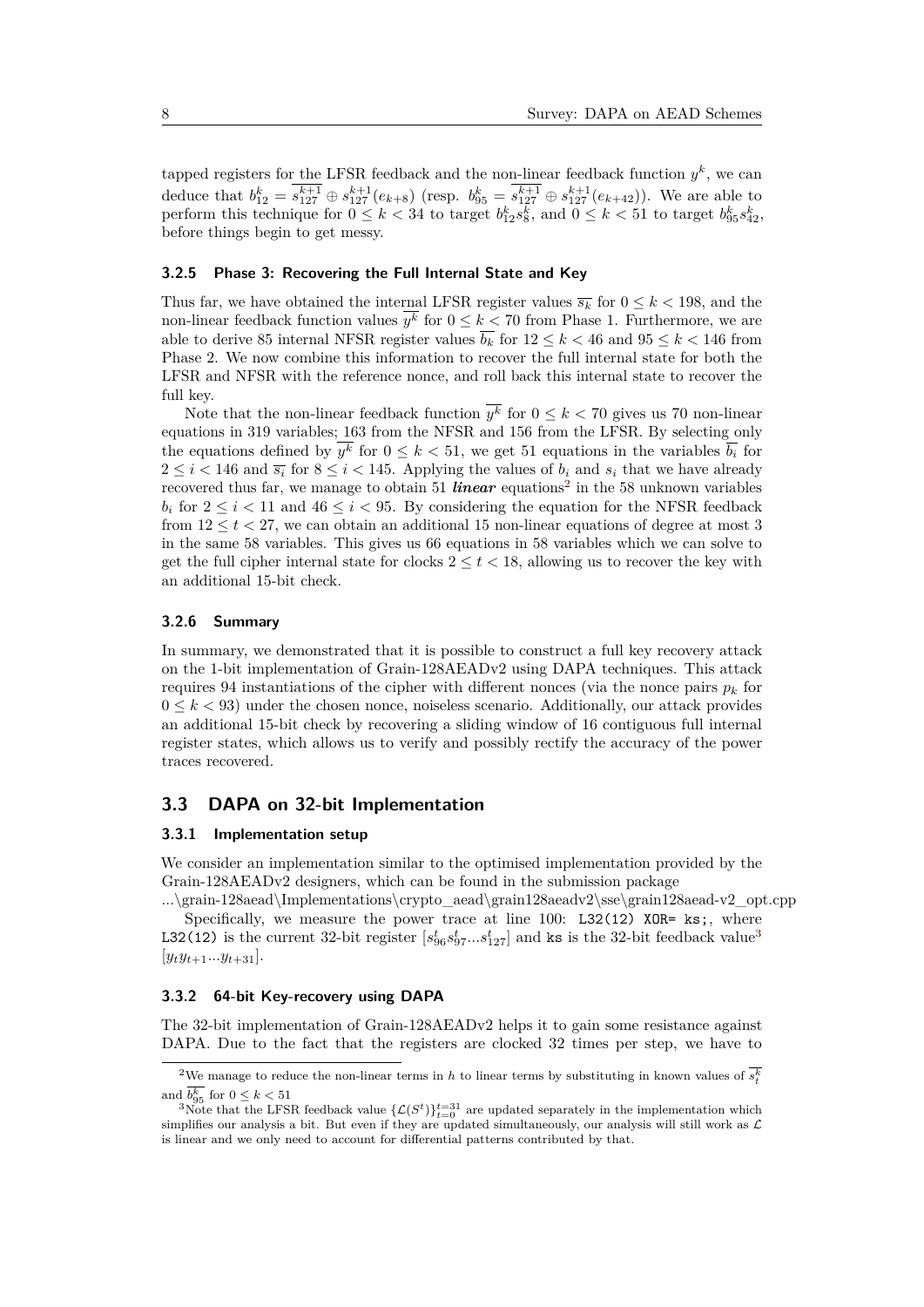consider the cumulative effect of all taps within each 32-bit step, instead of isolating the effect of our target difference at the desired clock. Additionally, it can be difficult to track the propagation of differences of individual registers and its effect on the power trace, especially through the interference of other intermediate bit taps. In particular, it is challenging to track the effect of an input difference of a nonce pair through more than one 32-bit step, since after 64 1-bit clocks, the difference would probably propagate through the registers *s*<sup>94</sup> and *b*95, which are taps for the non-linear feedback function. This means that any power analysis we perform beyond the first step will have to take the undesired contributions of differences through non-linear functions into account, which greatly increases the complexity of any potential attack.

Nevertheless, we are still able to recover 64 non-contiguous bits of the NFSR from the optimized implementation of Grain-128AEADv2 relatively easily. In this scenario, our attack compares the difference in the power differential of each 32-bit clock during the initialization phase at the rightmost 32-bit slice of the LFSR, i.e.  $s_{96}$  to  $s_{127}$ , between a pair of differently initialized registers. We aim to vary the LFSR registers  $s_8$  and  $s_{42}$  to target the NFSR registers  $b_{12}$  and  $b_{95}$  respectively, akin to Phase 2 of the attack described in Section [3.2](#page-4-0) above. We do so by considering the nonce pairs  $p_{8+k}$  and  $p_{42+k}$ for  $0 \leq k < 32$ , clocking the cipher through a single 32-bit step, and taking the power trace of the rightmost register. Given these conditions, the only other positions that contribute to power differences in the rightmost register are from the LFSR taps  $s_0$ ,  $s_7$ ,  $s_{38}$  and  $s_{70}$ , which can be accounted for easily. The key insight here is to use the parity of the difference in power traces between our nonce pair to determine whether a difference in  $s_8^k$  or  $s_{42}^k$ triggered a difference in  $s_{127}^{k+1}$ .

As an example, suppose we are targeting the register  $s_8^0$  to determine  $b_{12}^0$ . In order to do this, we consider the nonce pair  $p_8$ . After one 32-bit step, the difference in the nonce pair is guaranteed to propagate through  $s_7^1$  and  $s_0^8$ , and may possibly propagate through  $s_8^0$ . Each propagated difference will contribute a difference of  $\pm 1$  to the power traces of our nonce pair. Therefore, by the property in Section [3.2.2,](#page-5-0) we derive the value of  $b_{12}^0$  as 0 if the power trace difference between our nonce pair is even, and 1 if the power trace difference is odd.

Following this line of reasoning, we are able to recover the NFSR register values  $b_{12+k}$ and  $b_{95+k}$  for  $0 \leq k < 32$ , which correspond to 64 bits of the key.

### **3.3.3 Summary**

Here, we have shown a relatively straightforward method to partially recover the key from a 32-bit implementation of Grain-128AEADv2 using DAPA techniques. This attack requires 65 instantiations of the cipher with different nonces (via the nonce pairs  $p_k$  for  $8 \leq k \leq 40$ and  $42 \leq k \leq 74$ ) to recover 64 key bits under the chosen nonce, noiseless scenario. This section reveals that even though the 32-bit implementation helps Grain-128AEADv2 to be more robust against a direct application of DAPA-based attacks, it is still somewhat vulnerable. We believe that there is potential to improve key yield through a more in-depth study of this approach, and work is currently in progress to enhance this attack even further.

# **4 TinyJAMBU**

# <span id="page-8-0"></span>**4.1 Specification**

TinyJAMBU [\[WH\]](#page-14-5) is an AEAD scheme based on JAMBU which is one of the finalists of the CAESAR competition [\[cae\]](#page-13-3). It has three variants with key size 128 bits, 192 bits and 256 bits respectively *k*0*k*1*...kklen*−<sup>1</sup> where *klen* is the key size, all variants takes in a 96-bit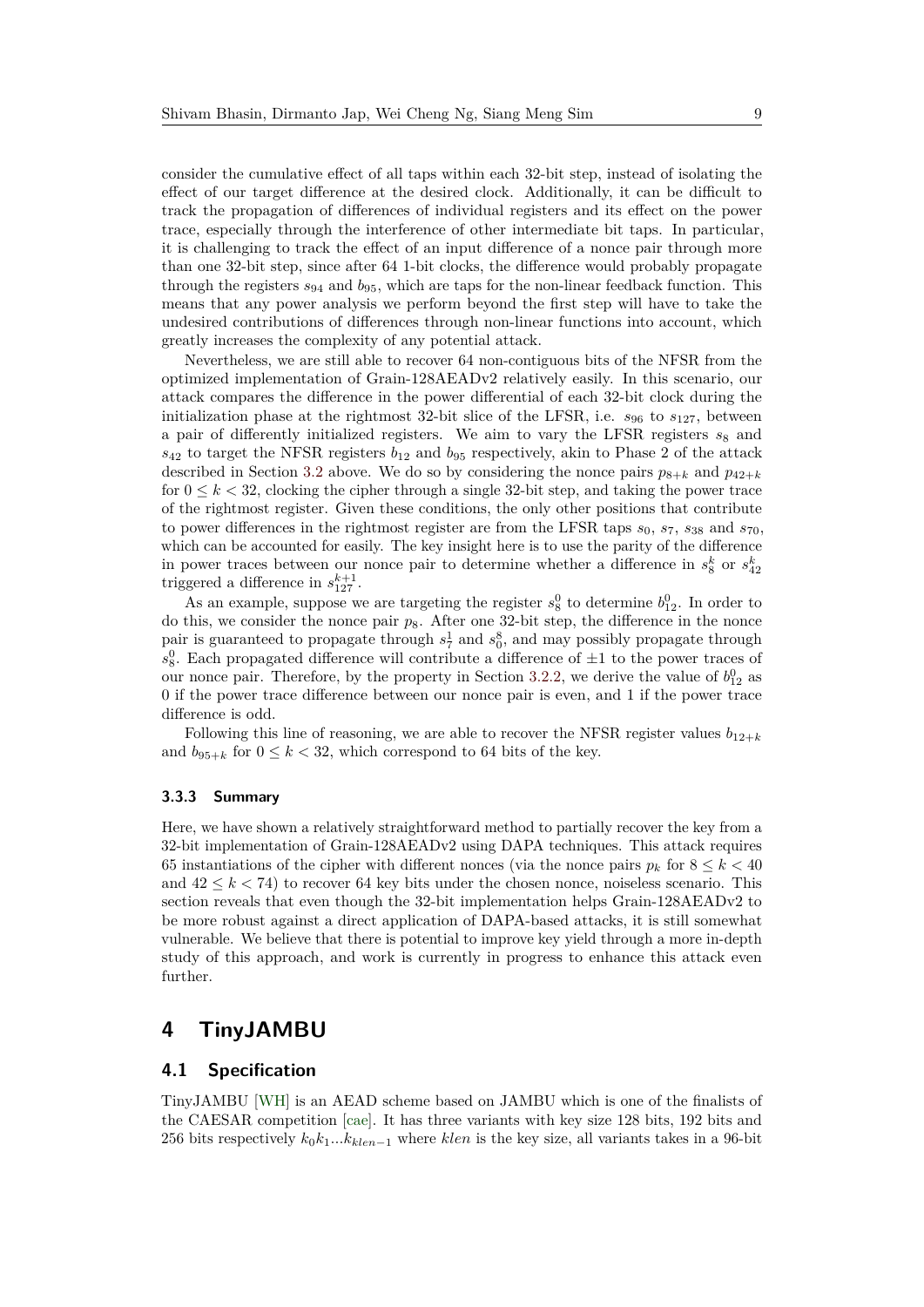nonce  $n_{127}n_{126}...n_{32}$ <sup>[4](#page-9-1)</sup>. The TinyJAMBU mode is similar to a Duplex mode and uses a keyed permutation as the underlying permutation.

The keyed permutation consists of a 128-bit state  $S_t = [s_{127}^t s_{126}^t... s_0^t]$ . An update is defined as

$$
s_{127}^{t+i+1} = s_0^{t+i} \oplus s_{47}^{t+i} \oplus (s_{70}^{t+i} \bar{\wedge} s_{85}^{t+i}) \oplus s_{91}^{t+i} \oplus k_{i \bmod klen},
$$

where *i* is the *i*-th update (index from 0) on the state  $S_t$ .

The initialisation phase consists of a "Key setup" and a "Nonce setup". The "Key setup" initialises an all zero state *S*−<sup>1664</sup> [5](#page-9-2) , and update that state 1024 times. Next, in the "Nonce setup", the nonce is partitioned into three 32-bit blocks  $N0 = n_{127}...n_{96}$ ,  $N1 = n_{95}...n_{64}$ , and  $N2 = n_{63}...n_{32}$ . After XORing a 3-bit Framebits (value 1) to the state  $S_{-640}$ , update the state for another 640 times before XORing *N*<sup>0</sup> to  $s_{127}^0...s_{96}^0$ ,  $s_i^0 = s_i^0 \oplus n_i$ ,  $96 \le i \le 127$ . This process is repeated for another two times to take in *N*1 and *N*2. However, since our target window is within the next 640 updates (from  $S_0$  to  $S_{640}$ ) and before N1 is XORed to the state, we omit the description for the rest of TinyJAMBU and refer readers to [\[WH\]](#page-14-5) for more details.

# <span id="page-9-0"></span>**4.2 DAPA on 1-bit Implementation**

#### **4.2.1 Implementation setup**

We consider an implementation where only 1 bit is updated at every step and assume we are able to measure the power trace of the register *s*127. Although such implementation is not provided by the designers, in extremely constrained environment, 1-bit architecture might be deployed.

## **4.2.2 Full Key-recovery using Simple Power Analysis (SPA)**

Since the internal state *S*<sup>−</sup><sup>1664</sup> starts from an all zero state, we could potentially apply SPA during the "Key setup" to recover the key materials bit by bit. However, since this setup is independent of the nonce, one could perform pre-computation and stored the state for future computation, or for scenarios with fixed key, the resultant state *S*<sup>−</sup><sup>640</sup> can be hard-coded as the initial state and omit the "Key setup" completely.

The "Nonce setup", however, has to be computed every time for a nonce, thus this is a more practical window of opportunity for SCA.

#### **4.2.3 Full Key-recovery using DAPA**

As with Grain-128AEADv2, we shall target the cipher (keyed permutation  $P_n$ ) used in the nonce setup phase of the TinyJAMBU to perform our DAPA analysis. In general, TinyJAMBU is slightly more resistant to DAPA than Grain-128AEADv2 under a chosen nonce adversarial model, primarily due to the following two reasons. Firstly, the LFSR is not loaded into the register directly during the initialization phase, but injected over multiple rounds with intermediate state updates *P*<sup>640</sup> in between. This means that we can only affect the input of 32 registers of the NFSR at a time, as opposed to 96 registers in the case of Grain-128AEADv2. Secondly, the non-linear and linear contributions to the keyed permutation originate from the same register, and there is no component to the cipher that has strictly linear feedback like the LFSR used in Grain-128AEADv2. This makes it more difficult for us to isolate characteristics from either the non-linear component by only tracing differences in the linear component (as we did in Section 3.2.2). Nevertheless, we demonstrate that we are able to recover the full key TinyJAMBU

<span id="page-9-2"></span><span id="page-9-1"></span><sup>4</sup>We use a different indexing from the original specification [\[WH\]](#page-14-5) for the ease of our discussion.

<sup>&</sup>lt;sup>5</sup>For the ease of our discussion, we define the internal state where our attack begins as  $S_0$ , using that point as a reference, the initial state is denoted as *S*−1664.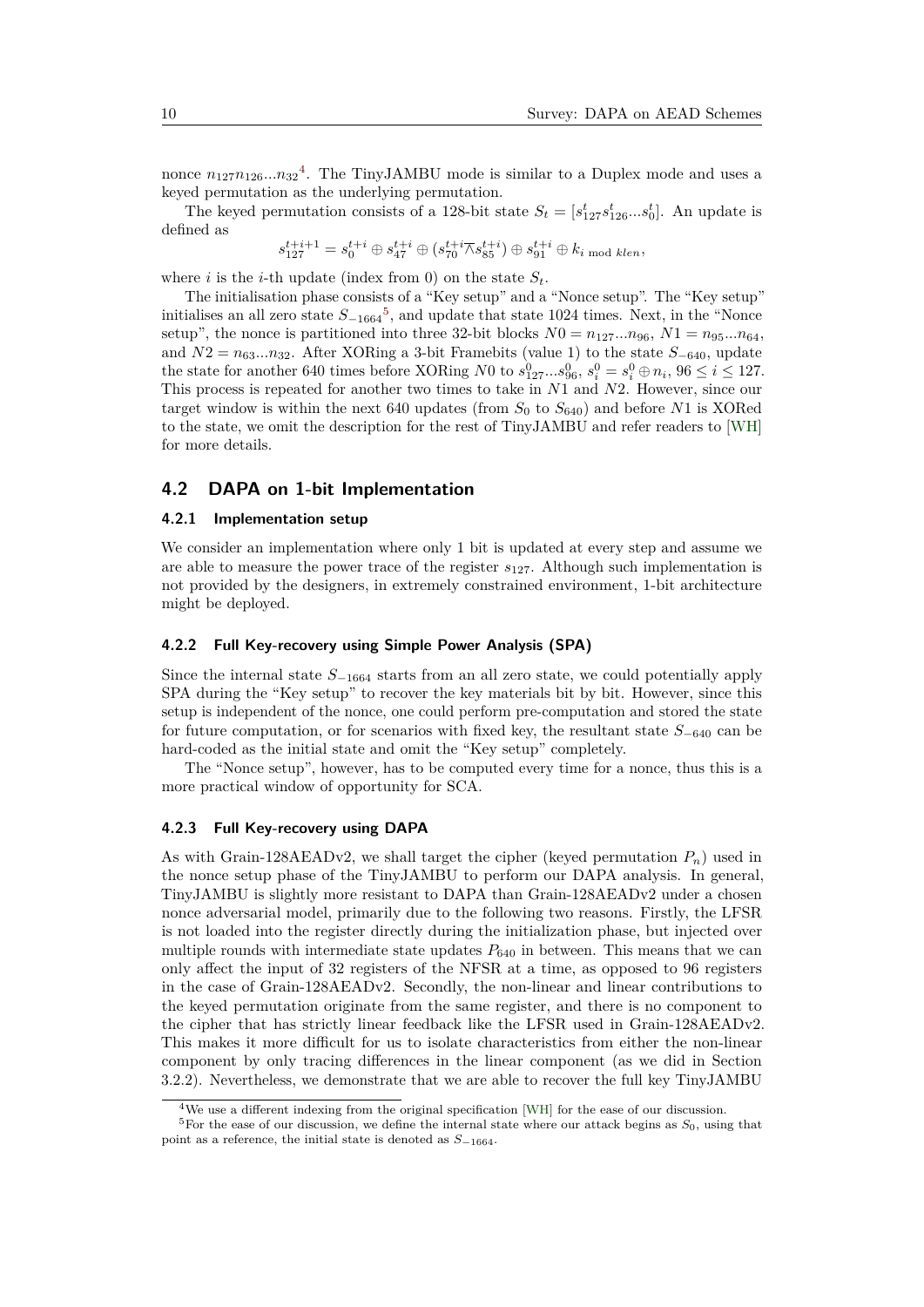with a 1-bit implementation with the aid of SPA, and at least 32 bits of the internal state of the keyed permutation of TinyJAMBU with both the optimized and unoptimized 32-bit implementations. While there is no 1-bit implementation of TinyJAMBU in its specifications submitted to NIST, we describe the attack on this variant of TinyJAMBU as a study of its side-channel resistance alongsideGrain-128AEADv2, and to hopefully deter the community from misusing TinyJAMBU in a context with constraints that only permit a 1-bit implementation.

The DAPA analysis on TinyJAMBU is more straightforward than that of Grain-128AEADv2. In this analysis, we shall focus our attention on the only non-linear component of the keyed permutation: the operation *s*85∧¯*s*70. As before, we shall introduce the following notation:

 $s_i^t(n)$  refers to the value of the *i*-th register of the NFSR at clock *t* given nonce *n*, where  $0 \leq i < 128$ .

 $s_j(n)$  refers to the value of the 0-th register of the LFSR at clock *j* given nonce *n*, for any  $j \geq 0$ . Since Fibonacci shift registers are used, we note that  $s_j(n) = s_i^{j-i}(n)$  for any  $0 \leq i < \max(j+1, 128)$ .

 $\bar{x}$  refers to the value of a component *x* when the nonce is the zero nonce, i.e.  $\bar{x} = x(n_0)$ .

Our attack compares the difference in the power differential of each 1-bit clock at the rightmost 1-bit register of the NFSR, i.e. *s*127, between a pair of differently initialized registers. We do so by considering pairs of registers initialized by nonces with a single bit difference. In particular, we define our reference nonce to be the zero nonce, i.e.  $n_0 := 0^{96}$ , and consider all nonces by their difference with respect to  $n_0$ . We define  $p_i$  to be the nonce pair  $(n_0, n_0 \oplus e_i)$ , where  $e_i$  is the 96-bit vector that is 1 at register *i* and 0 everywhere else. We shall consider the nonce pairs  $p_i$  for  $0 \leq i < 32$  for our attacks on TinyJAMBU. The difference in the nonce will be introduced to the NFSR via the last operation in the first iteration of the nonce setup phase during initialization. This allows us to target the power difference at 1-bit clocks of the state update using *P*<sup>640</sup> in the second iteration of the nonce setup. We thus take the initial clock  $t = 0$  to refer to the state at the beginning of the second iteration of  $P_{640}$  in the nonce setup,

For each nonce pair  $p_k$ , we record the power trace at clocks  $5 + k$ ,  $11 + k$ ,  $26 + k$ ,  $42 +$  $k, 48 + k$ , and  $63 + k$ . Using the DAPA characteristic of Case 1.1 in Section [2.1.2,](#page-2-2) we are able to obtain the bit differential at register  $s_{127}^{k+1} = s_{128+k}$  between our nonce pair, assuming the register  $s_{127}^k$  is not active. This bit differential is contributed by the feedback taps that are active registers at clock  $t + k$ . We consolidate a list of active registers at each of the aforementioned clocks in the Table [5](#page-10-0) below.

<span id="page-10-0"></span>Table 5: TinyJAMBU Keyed Permutation Active Registers at Clock *t* for Various Nonce Pairs  $p_k$ . **Bold font** indicates a register that will be tapped by the feedback function. Underline indicates a possible active register due to propagation through a prior non-linear function. Note that  $s_{127}^k$  is not active at any of these clocks.

| Clock $t$ | Set of indices i such that $s_i^k$ is active |
|-----------|----------------------------------------------|
| 5         | $\{91\}$                                     |
| 11        | ${85, 122}$                                  |
| 26        | $\{70, 107, 113\}$                           |
| 42.       | $\{54, 91, 97, 112\}$                        |
| 48        | $\{48, 85, \underline{91}, 106, 122\}$       |
| 63        | $\{33, 70, 76, 91, 107, 113, 114, 117\}$     |

We shall now explain how the active feedback taps at each of the above clocks yield information about the internal state of the keyed permutation for  $0 \leq k \leq 32$ .

1. At clock  $t = 5 + k$ , our nonce difference gets propagated to a solitary feedback tap  $s_{91}^t$ . This allows us to use Case 1.1 and 1.2 to determine whether  $\overline{s_{127+t}} = \overline{s_{128+t}}$ , and whether  $\overline{s_{128+t}} = \overline{s_{129+t}}$ .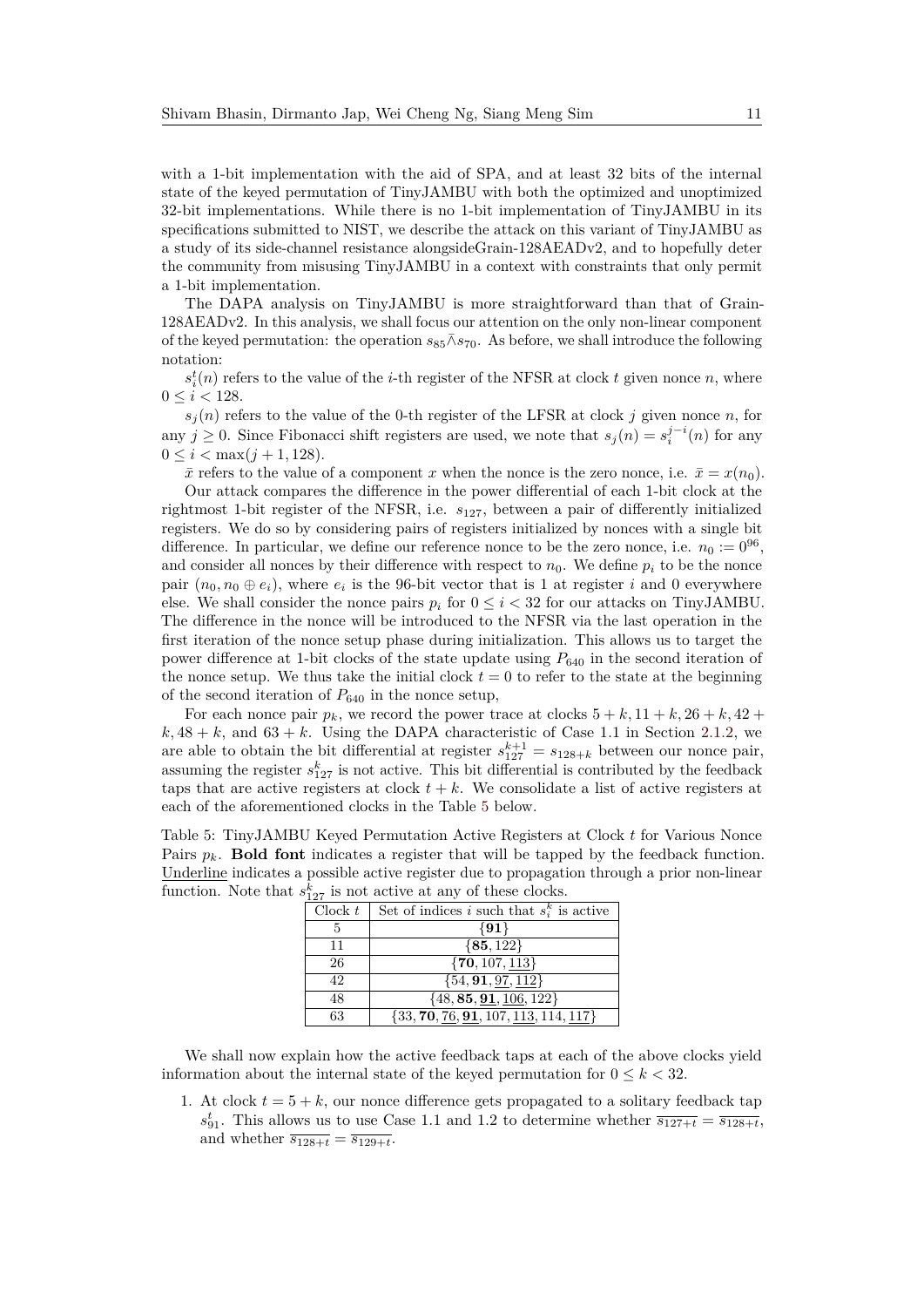- 2. At clock  $t = 11 + k$ , our nonce difference gets propagated to a solitary feedback tap at  $s_{85}^t$ . This allows us to use Lemma [1](#page-3-1) to recover the value of  $\overline{s_{70+t}}$ .
- 3. At clock  $t = 26 + k$ , our nonce difference gets propagated to a solitary feedback tap at  $s_{70}^t$ . This allows us to use Lemma [1](#page-3-1) to recover the value of  $\overline{s_{85+t}}$ .
- 4. At clock  $t = 42 + k$ , our nonce difference gets propagated to a solitary feedback tap at  $s_{91}^t$  via the initial feedback at clock  $5 + k$ . This allows us to use Case 1.1 and 1.2 to determine whether  $\overline{s_{127+t}} = \overline{s_{128+t}}$ , and whether  $\overline{s_{128+t}} = \overline{s_{129+t}}$ .
- 5. At clock  $t = 48 + k$ , our nonce difference gets propagated to the feedback tap at  $s_{85}^t$ via the initial feedback at clock  $5 + k$ , and also possibly propagated to the feedback tap at  $s_{91}^t$  via the initial feedback at clock  $11 + k$ . However, note that due to (2) we know whether or not the register  $s_{91}^t$  is active. This allows us to subtract away the contribution of the  $s_{91}^t$  register to the power trace difference at  $s_{128+t}$ , and use Lemma [1](#page-3-1) to recover the value of  $\overline{s_{85+t}}$ .
- 6. At clock  $t = 63 + k$ , our nonce difference gets propagated to the feedback tap at  $s_{70}^t$ via the initial feedback at clock  $5 + k$ , and also possibly propagated to the feedback tap at  $s_{91}^t$  via the initial feedback at clock  $26 + k$ . However, note that due to (3) we know whether or not the register  $s_{91}^t$  is active. This allows us to subtract away the contribution of the  $s_{91}^t$  register to the power trace difference at  $s_{128+t}$ , and use Lemma [1](#page-3-1) to recover the value of  $\overline{s_{70+t}}$ .

When taken together, this information allows us to derive the internal state of the 122 contiguous registers  $\overline{s_{81}}$  to  $\overline{s_{202}}$ , with an additional [6](#page-11-1)0-bit check<sup>6</sup>. We thus have to guess 6 bits of information to derive the entire internal state for a certain clock  $76 \le t \le 81$ . For each 6 bit guess of the entire internal state for a certain clock *t*, we perform SPA on the NFSR for clocks  $t \leq k \leq t + K$  to extract the entire key of size *K*.

## **4.2.4 Summary**

In summary, we demonstrated that it is possible to construct a full key recovery attack on the 1-bit implementation of Grain-128AEADv2 using DAPA and SPA techniques. This attack requires 33 instantiations of the cipher with different nonces (via the nonce pairs  $p_k$  for  $96 \leq k < 128$ ), and a 6-bit guess under the chosen nonce, noiseless scenario. Additionally, our attack provides an additional 60-bit check through an overlap in the recovered register values, which allows us to verify our 6-bit guess, and confirm and possibly rectify the accuracy of the power traces recovered.

# <span id="page-11-0"></span>**4.3 DAPA on 32-bit Implementation**

## **4.3.1 Implementation setup**

We consider an implementation similar to the reference implementation provided by the TinyJAMBU designers, which can be found in the submission package

...\tinyjambu\Implementations\crypto\_aead\tinyjambu128v2\ref\encrypt.c

Specifically, we measure the power trace at line  $34:$  state [3] = feedback; where state<sup>[3]</sup> is the current 32-bit register  $[s^t_{127}s^t_{126}...s^t_{96}]$  and feedback is the 32-bit feedback value  $[s_{127}^{t+32} s_{127}^{t+31} \dots s_{127}^{t+1}].$ 

The optimized implementation provided by the designers is similar except the update is in-place, meaning the 32 feedback bits replace the values in the register with the 32 bits that are pushed out of the state. Nevertheless, our analysis can be applied to both the reference and optimized implementations.

<span id="page-11-1"></span> $^6\rm{We}$  obtain a 60-bit check from the overlap in register values recovered in Steps 1 to 6.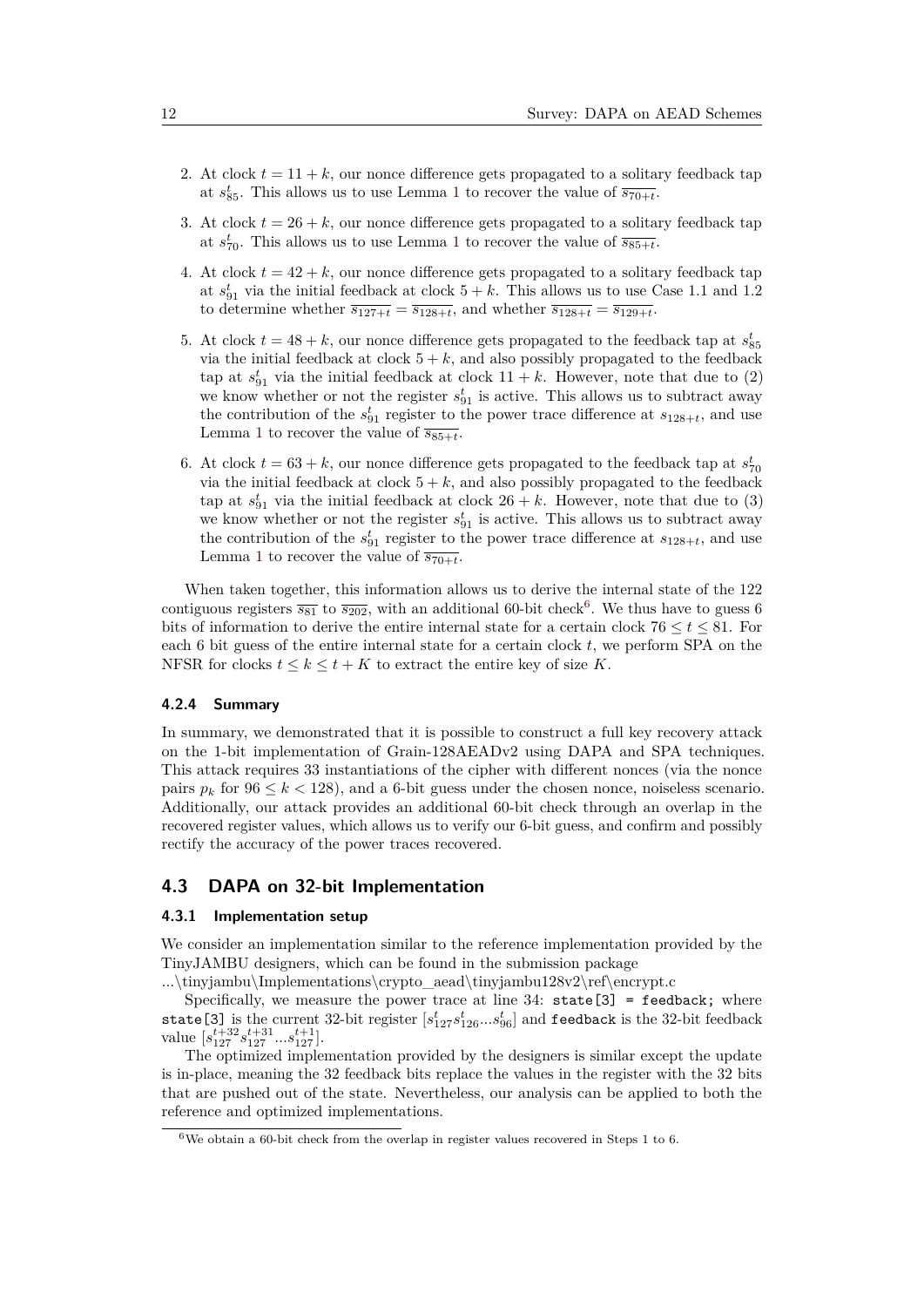#### **4.3.2 32-bit Internal State-recovery using DAPA**

Similar to GRAIN-128 AEAD, the 32-bit implementation of TinyJAMBU is more robust against our DAPA cryptanalysis efforts than its 1-bit implementation. There are two variants for the 32-bit implementations of TinyJAMBU submitted by the designers: the optimized variant updates the 32-bit slices of the NFSR in-place, while the reference variant performs a cyclical shift update of the 32-bit slices. In this section, we shall apply DAPA to recover 32 bits of the internal NFSR state for both variants of the 32-bit TinyJAMBU implementation. We define the variables and the initial clock  $t = 0$  as in Section [4.2.](#page-9-0)

In this scenario, our attack compares the difference in the power differential of each 32-bit step during the second iteration of the *P*<sup>640</sup> update in the nonce setup phase, at the rightmost 32-bit slice of the NFSR, i.e. *s*<sup>96</sup> to *s*127, between a pair of differently initialized registers. The gist of the attack is again to target the non-linear feedback taps  $s_{85}$  and *s*70. We are able to induce a difference in a single *non-linear* feedback tap (this does not preclude the possibility of differences in linear feedback taps),  $s_{85}^{k-85}$ , if we select nonce pairs  $p_k$  for  $102 \leq k < 117$  and clock them through a single 32-bit step. This allows us to recover the corresponding 15 bits of the internal state  $s_{70}^{k-85}$  using Lemma [1.](#page-3-1) Additionally, if we select nonce pairs  $p_k$  for  $112 \leq k < 117$ , we are similarly able to induce a difference in a single non-linear feedback tap,  $s_{70}^{k-70}$ , when we clock them through a second 32-bit step, thus allowing us to recover the corresponding 5 bits of the internal state  $s_{85}^{k-70}$ .

However, when we consider nonce pairs for  $p_k$  for  $k$  outside the above ranges, things begin to become complicated, due to the fact that each 32-bit slice now has power difference contributions from more than one register with a non-linear feedback difference. We are able to rectify this multiple interference for the case  $96 \leq k < 102$ , by considering **rectangular differentials**.

For nonce pairs  $p_k$ , 96  $\leq k < 102$ , the register difference will propagate through  $s_{91}^{k-91}$ ,  $s_{85}^{k-85}$ , and  $s_{70}^{k-70}$  over a single 32-bit step. The effect of this difference on the power trace is cumulative across the non-linear contributions  $s_{85}^{k-85}$  and  $s_{70}^{k-70}$ , thus by Lemma [1](#page-3-1) we know the following: if the power trace difference in our nonce pair is even, then either  $s_{70}^{k-85} = 1$ or  $s_{85}^{k-70} = 1$ , but not both. Conversely, if the power trace difference in our nonce pair is odd, then either  $s_{70}^{k-85} = 0$  and  $s_{85}^{k-70} = 0$ , or  $s_{70}^{k-85} = 1$  and  $s_{85}^{k-70} = 1$ . Unfortunately, this does not give us the definitive value for either of these variables. Rectangular differentials help to isolate these non-linear contributions, in order to obtain the values of these variables individually.

Rectangular differentials work by considering a set of 4 cipher instantiations with 4 different nonce values. We have our reference zero nonce,  $n_0$ , and a nonce each with a difference at registers *a*, *b*, and both *a* and *b*, which we shall label *na*, *n<sup>b</sup>* and *nab* respectively. Let the power trace difference for nonce pairs  $p_a$ ,  $p_b$  and  $p_{ab}$  at clock  $t = a - 70 = b - 91$ be  $\mathcal{P}_a, \mathcal{P}_b$  and  $\mathcal{P}_{ab}$  respectively. For this particular scenario, we shall target  $96 \le a < 102$ and  $b = a + 21$ . When we consider the nonce pair  $p<sub>b</sub>$ , we see that the difference propagates to just a single feedback tap, the linear feedback tap  $s_{91}^{b-91}$ , after a single 32-bit step. Hence, we know the effect of injecting a difference at  $s_{128+b-91} = s_{128+a-70}$  on the power trace, whether it is  $+1$  or  $-1$ . Next, we consider the nonce pair  $p_a$ . As illustrated in the above paragraph, the parity of the power trace difference will reveal some information on the values of the targeted bits. Finally, we consider the nonce pair *pab*. We see that if  $s_{70}^{a-70} s_{85}^{a-70}$  was active, then this difference would be cancelled out by the active bit at  $s_{91}^{b-91}$ , and conversely if  $s_{70}^{a-70} s_{85}^{a-70}$  was inactive then there would be a new difference induced by  $s_{91}^{b-91}$ . This means that  $s_{85}^{a-70} = 1 \Leftrightarrow \mathcal{P}_{ab} = \mathcal{P}_a - \mathcal{P}_b$ , and  $s_{85}^{a-70} = 0 \Leftrightarrow \mathcal{P}_{ab} = \mathcal{P}_a + \mathcal{P}_b$ . This leads us to the differential Table [6.](#page-13-4)

We can thus obtain the internal register states  $s_{85}^{k-70}$  and  $s_{70}^{k-85}$  for  $96 \leq k < 102$ . Combined with our earlier analysis on nonce pairs  $p_k$  for  $102 \leq k < 117$ , we can recover a total of 32 internal register states  $\overline{s_t}$  for  $81 \le t < 102$ ,  $111 \le t < 117$ , and  $127 \le t < 132$ .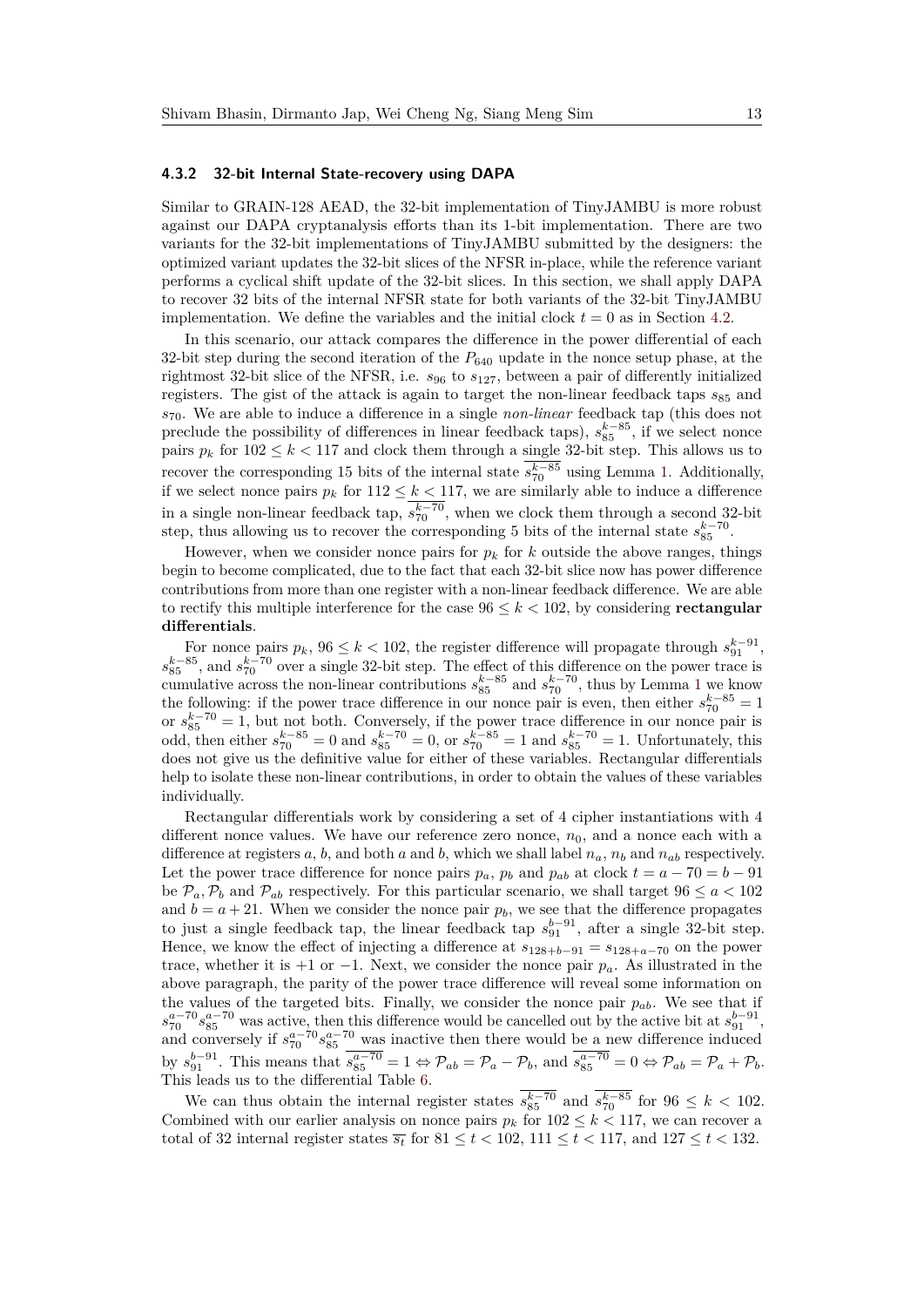| $(\mathcal{P}_a \mod 2, \mathcal{P}_{ab} - \mathcal{P}_a)$ | $\left(s_{85}^{a-70},\overline{s_{70}^{a-85}}\right)$ |
|------------------------------------------------------------|-------------------------------------------------------|
| $(0, \mathcal{P}_b)$                                       | (1,0)                                                 |
| $(0,-\mathcal{P}_b)$                                       | (0, 1)                                                |
| $(1, \mathcal{P}_b)$                                       | (0, 0)                                                |
| $(1,-\mathcal{P}_b)$                                       | (1, 1)                                                |

<span id="page-13-4"></span>Table 6: Rectangular Differential Table for  $96 \le a < 102$ ,  $b = a + 21$ .

#### **4.3.3 Summary**

From our analysis thus far, we observe that it can be more challenging to apply DAPA techniques to recover the key from the 32-bit implementation of TinyJAMBU, than for its 1-bit implementation. We find that it is rather straightforward to recover 32-bits of the internal state of the keyed register during the nonce setup phase, through DAPA rectangular differential analysis. Further investigation is required to extend this line of attack to recover more bits.

# <span id="page-13-2"></span>**5 Conclusion**

In this work, we conducted side-channel analysis on LFSR/NFSR based AEAD schemes from NIST LWC finalists, namely Grain-128AEADv2 and TinyJAMBU. We analysed how DAPA can be used to recover secret information.

For both finalists, their 1-bit implementation is susceptible to DAPA and the full key could be recovered. The 32-bit implementation, however, makes the analysis significantly harder because the power trace collected is the accumulation of multiple bit updates, making it non-trivial to isolate and learn the bit relation or value. Work is currently in progress to enhance the attack on the 32-bit variants to recover more secret bits.

Through our analysis, we find that it is more challenging to recover the internal state of TinyJAMBU as compared to Grain-128AEADv2 because we are limited to gaining information using only 32 bits of the nonce, the injection of the next 32 bits of nonce occurs after 640 keyed updates, making it difficult to correlate any bit information obtain from injecting differences in the next 32 bits of the nonce. This reminds us of ISAP that uses rate  $r_B$  to bound the amount of leakage.

We hope this work will help in better understanding the side-channel resilience of LFSR/NFSR based cryptographic primitives.

# **References**

- <span id="page-13-3"></span>[cae] CAESAR: Competition for Authenticated Encryption: Security, Applicability, and Robustness. https://competitions.cr.yp.to/ caesar-submissions.html.
- <span id="page-13-1"></span>[DEKM17] Christoph Dobraunig, Maria Eichlseder, Thomas Korak, and Florian Mendel. Side-Channel Analysis of Keymill. In Sylvain Guilley, editor, *Constructive Side-Channel Analysis and Secure Design - 8th International Workshop, COSADE 2017, Paris, France, April 13-14, 2017, Revised Selected Papers*, volume 10348 of *Lecture Notes in Computer Science*, pages 138–152. Springer, 2017.
- <span id="page-13-0"></span>[FGKV07] Wieland Fischer, Berndt M. Gammel, O. Kniffler, and Joachim Velten. Differential power analysis of stream ciphers. In Masayuki Abe, editor, *Topics in Cryptology - CT-RSA 2007, The Cryptographers' Track at the RSA Conference 2007, San Francisco, CA, USA, February 5-9, 2007, Proceedings*, volume 4377 of *Lecture Notes in Computer Science*, pages 257–270. Springer, 2007.